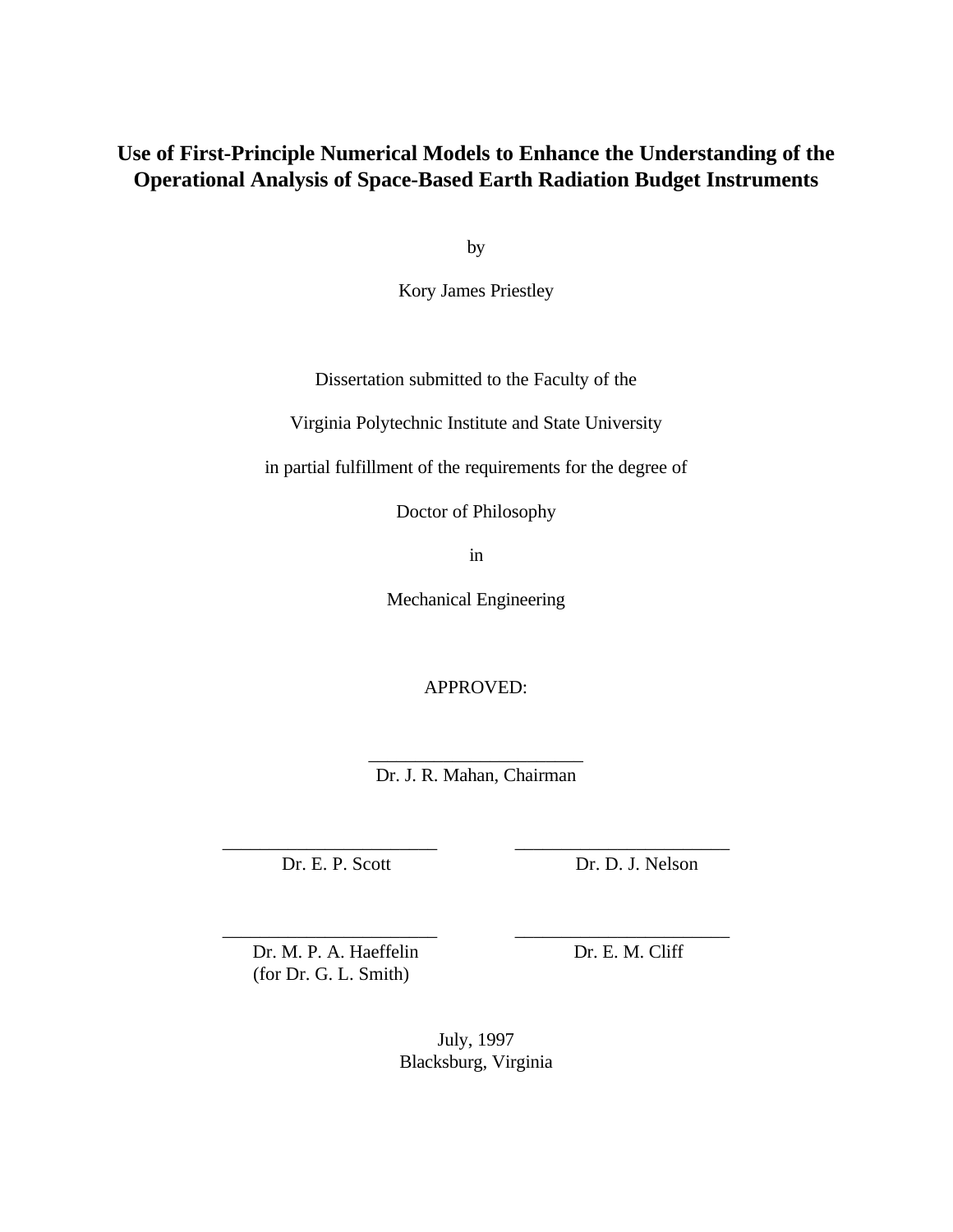## **Use of First-Principle Numerical Models to Enhance the Understanding of the Operational Analysis of Space-Based Earth Radiation Budget Instruments**

by

Kory James Priestley

Dr. J. R. Mahan, Chairman

## (ABSTRACT)

NASA's Clouds and the Earth's Radiant Energy System (CERES) program is a key component of the Earth Observing System (EOS). The CERES Proto-Flight Model (PFM) instrument is to be launched on NASA's Tropical Rainfall Measuring Mission (TRMM) spacecraft in November, 1997. Each CERES instrument will contain three scanning thermistor bolometer radiometers to monitor the longwave, 5.0 to >100 μm, and shortwave, 0.3 to 5.0 μm, components of the Earth's radiative energy budget.

High-level, first-principle dynamic electrothermal models of the CERES radiometric channels have been completed under NASA sponsorship. These first-principle models consist of optical, thermal and electrical modules. Optical characterization of the channels is ensured by Monte-Carlo-based ray-traces. Accurate thermal and electrical characterization is assured by transient finite-difference formulations. This body of research presents the evolution of these models by outlining their development and validation. Validation of the models is accomplished by simulating the ground calibration process of the actual instruments and verifying that the models accurately predict instrument performance. The result of this agreement is a high confidence in the model to predict other aspects of instrument performance.